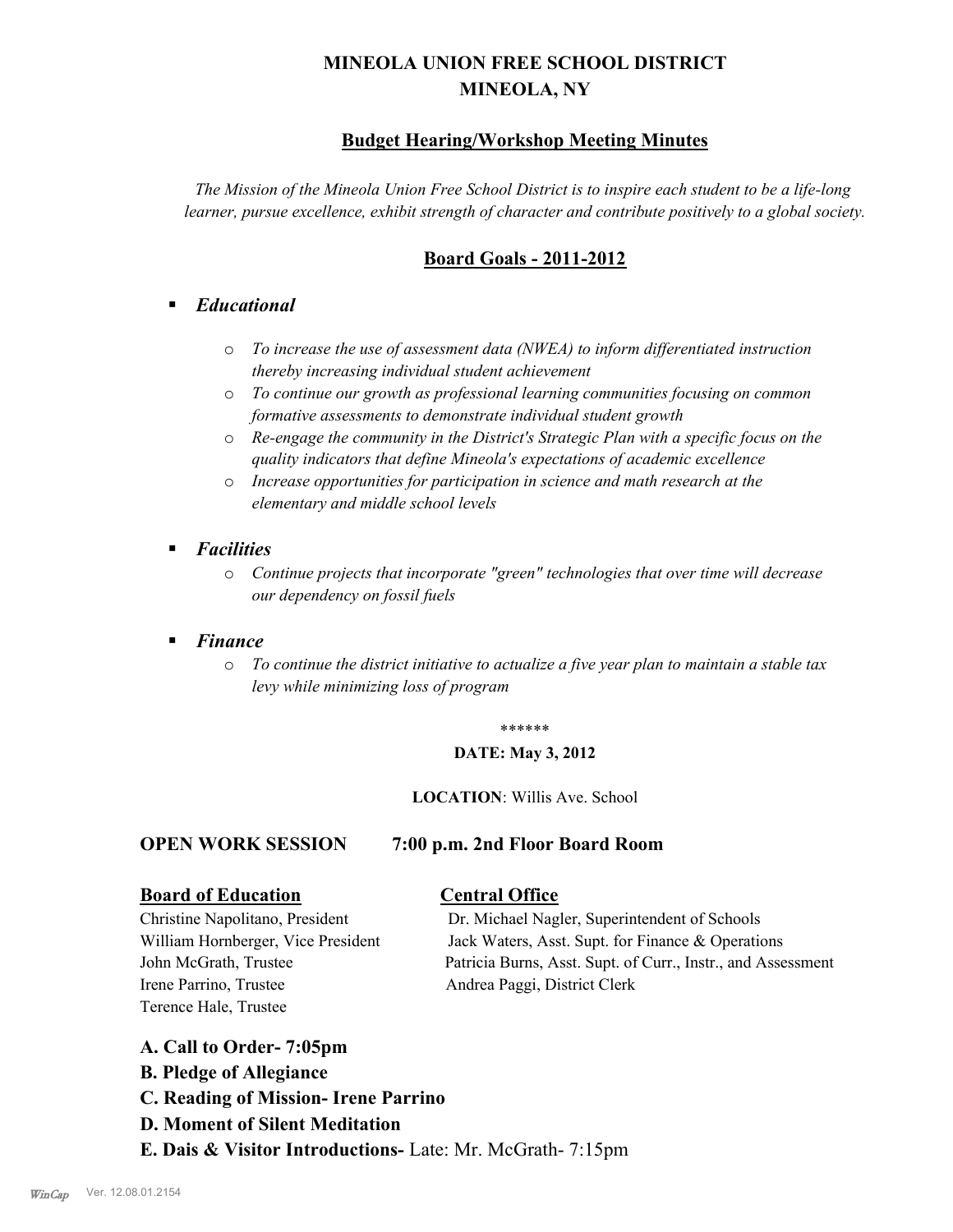### **F. High School Student Organization Report**

Tonight's report was by Matthew Moro. He reported that May 1st was the day by which seniors had to decide on colleges. Matt reported that it was a good feeling to have the decision made. He stated that students got into great schools and many also benefitted from the on the spot interviews. AP exams will take place over the next two weeks. It was reported that the 7th graders had visited the high school for tours and they went well. The Juniors (PE Leader students) took them on the tours. In sports, there are three teams fighting for playoffs: Boys Lacrosse, Softball and the Track team. The Superintendent asked Matt what college he will be attending in the fall and Matt stated that he had committed to Fordham. The Superintendent thanked Matt for his presentation.

### **G. Old Business**

Ms. Napolitano asked the Board if there was any old business. Mr. Hale stated that he saw dog walkers on the new softball field and he recommended that the gate should be kept closed at night and people should be kept off. He also added that the gate at the Willis Avenue School on the Lincoln side should be closed. Mr. Hornberger raised the issue again of families with multiple students at schools get replication of mail. He stated as part of our goal to be "green", as a district we should try to correct this problem. The Superintendent stated that here is a feature in E-School that should cut down on this problem. Mr. Hornberger stated that a parent had raised to him the following: that from the state level there is money available for a "true" AGP program. The Superintendent stated that he is not aware of it, but he will look into it. Ms. Napolitano asked about the orange cone in the softball field. The Superintendent stated that the cone is there to mark a plate that covers a drain in that spot. He added that once the home run fence is up, that area will be brought out of play.

**RESOLUTION #71- BE IT RESOLVED** that the Board of Education of the Mineola Union Free School District takes from the table Resolution #68 Item I.3.a.(Instruction: Contracted- Contract with Robert Leder).

| <b>Motion:</b> William Hornberger |
|-----------------------------------|
| <b>Second:</b> Terence Hale       |
|                                   |

| Yes: | Terence Hale         | No: | None |
|------|----------------------|-----|------|
|      | Irene Parrino        |     |      |
|      | John McGrath         |     |      |
|      | William Hornberger   |     |      |
|      | Christine Napolitano |     |      |
|      |                      |     |      |

**Passed:** Yes

**RESOLUTION #68 Item I.3.a.- BE IT RESOLVED** that the Board of Education of the Mineola Union Free School District approves a contract between the Mineola School District and Mr. Robert Leder from March 17, 2012 through June 30, 2012.

**Motion:** Terence Hale **Second:** William Hornberger

Discussion: None.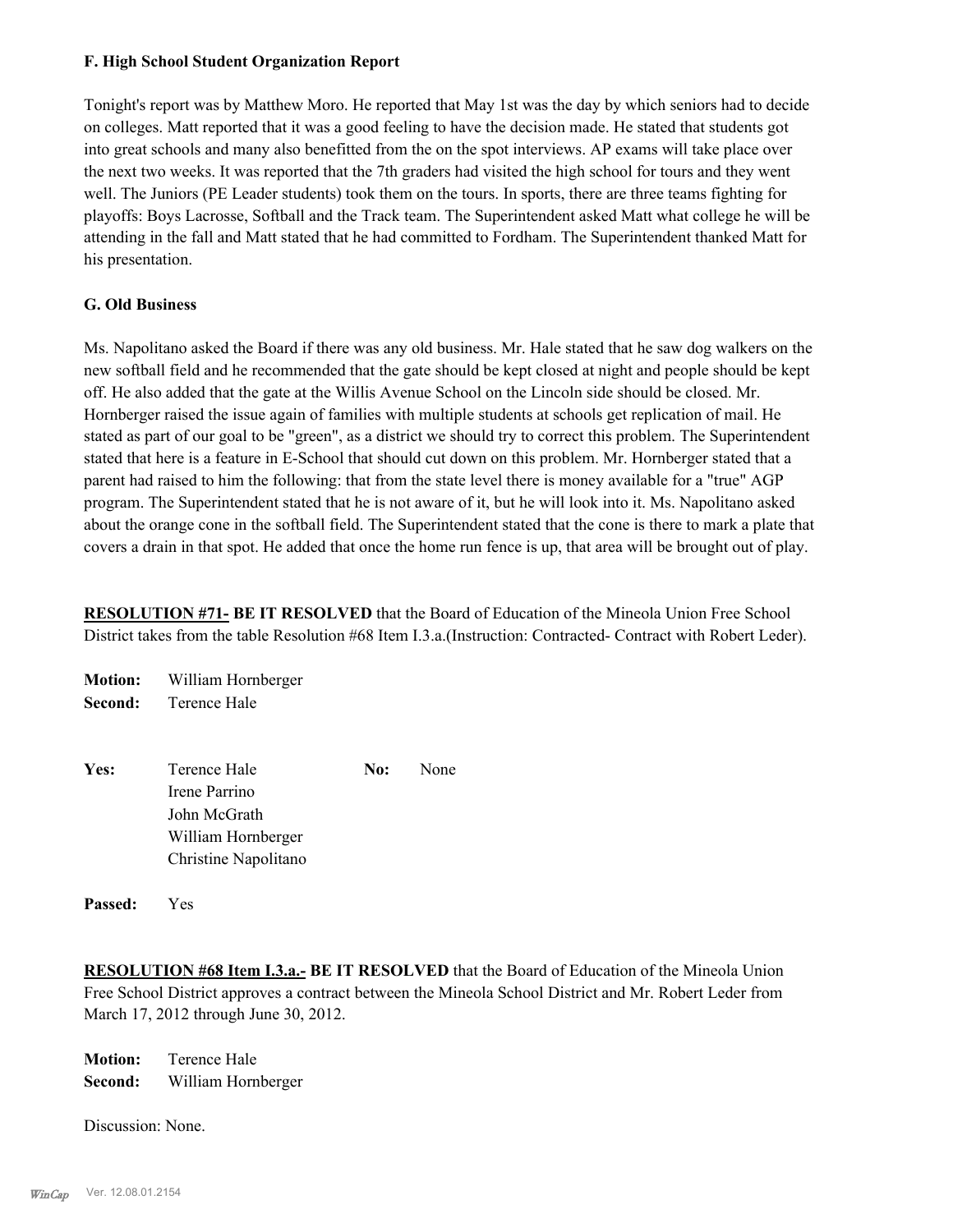| Yes: | Terence Hale         | No: | None |
|------|----------------------|-----|------|
|      | Irene Parrino        |     |      |
|      | John McGrath         |     |      |
|      | William Hornberger   |     |      |
|      | Christine Napolitano |     |      |

**Passed:** Yes

### **H. New Business**

There was no new business.

#### **I. Consensus Agenda**

**RESOLUTION #72-BE IT RESOLVED** that the Board of Education approves the consensus agenda items I.1.a. through I.2.c., as presented.

**Motion:** John McGrath **Second:** William Hornberger

Discussion: Mr. McGrath stated that he had a concern about an item on the claims report- the invoice from 2009. Mr. McGrath asked if there is a time limit on paying an invoice. He suggested that in the future, the district should stipulate time frame s for submitting claims. Mr. Hornberger would like to know what best practice is for addressing this issue. The Superintendent stated that if the service is not contracted, this may be complicated. Mr. Waters stated that he would look into this issue. Mr. Hale asked the Superintendent about the bus report; he wanted to know if the rise in students riding the buses is typical. The Superintendent stated that typically, we do see a lot of movement. There was no further discussion.

| Terence Hale         | No: | None |
|----------------------|-----|------|
| Irene Parrino        |     |      |
| John McGrath         |     |      |
| William Hornberger   |     |      |
| Christine Napolitano |     |      |
|                      |     |      |

**Passed:** Yes

### 1. **Instruction**

Appointment(S) Sub Teacher per diem a.

> The Board of Education accepts the following individual(s) as Per Diem Substitute Teacher(s) for the current school year, at a daily rate of \$100.00 per day; and retirees at a daily rate of \$125.00 per day.:

| EMPLOYEE NAME | <b>EMPLOYEE CERTIFICATION</b> |
|---------------|-------------------------------|
| Rory I. Reis  | Biology 7-12                  |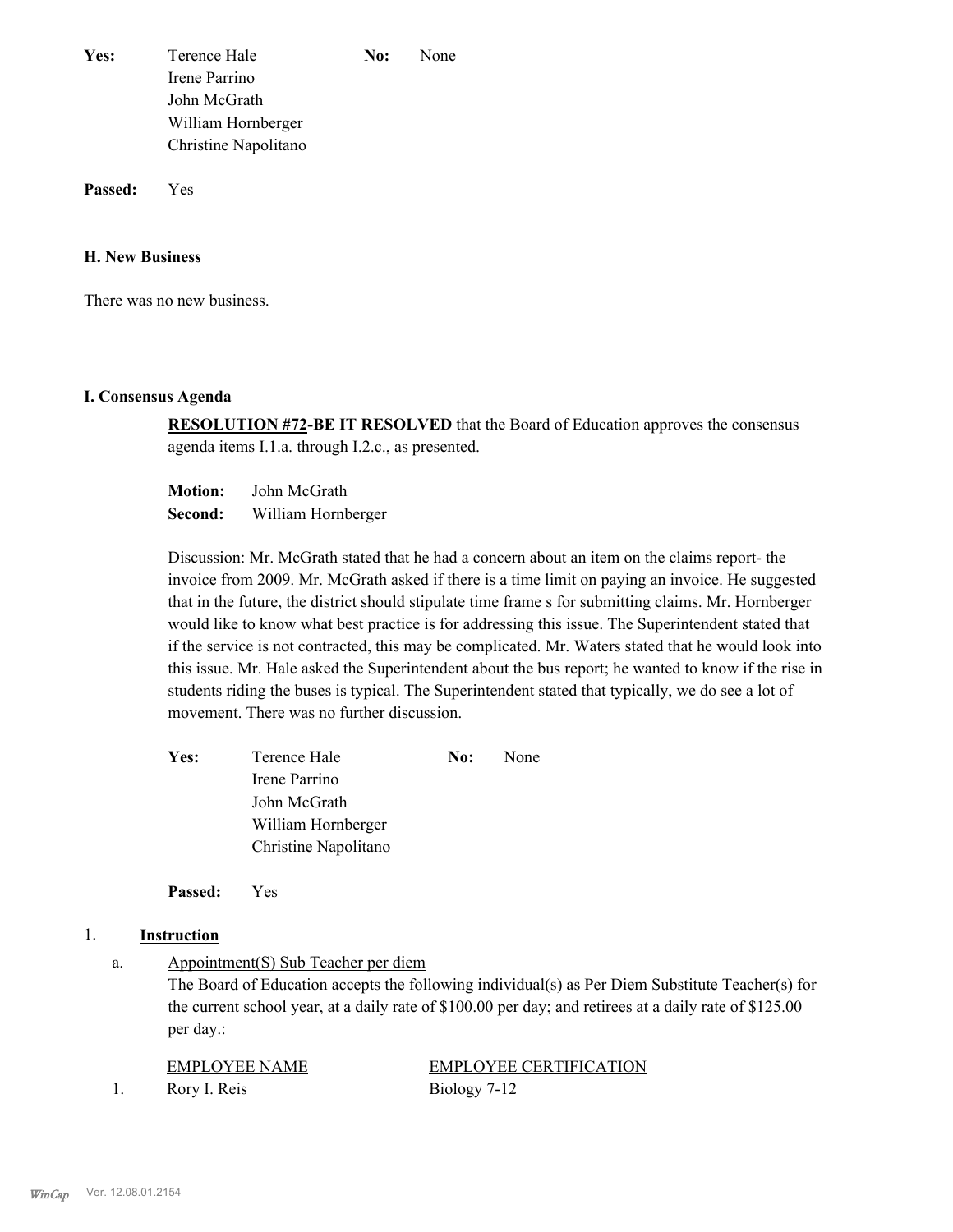Appointment(s) Coaches b.

> That the Board of Education approves the appointment of the following coaches for 2011-2012 year:

| <b>POSITION</b>       | <b>EMPLOYEE NAME</b> | <b>STEP</b> | <b>STIPEND</b>        |
|-----------------------|----------------------|-------------|-----------------------|
| Lacrosse-Varsity      | Matthew Antoniou     |             | \$8,283.00, pro-rated |
| Lacrosse-Varsity Asst | Daniel Guido         |             | \$5,635.00, pro-rated |

## 2. **Business /Finance**

### a. **Treasurer's Report**

That the Board of Education accepts the Treasurer's report for the period ending February 29, 2012 and directs that it be placed on file.

## b. **Approval of Invoices and Payroll**

That the Board of Education accepts the Invoices and Payroll for the period ending March 31, 2012

Warrant #17 \$ 367,914.89 Warrant #18 \$1,032,402.82 **TOTAL EXPENSES \$1,400,317.71** 

PAYROLL #17 & #18 General  $$4,104,407.69$ F Fund \$ 78,961.77

**TOTAL PAYROLL \$4,183,369.46**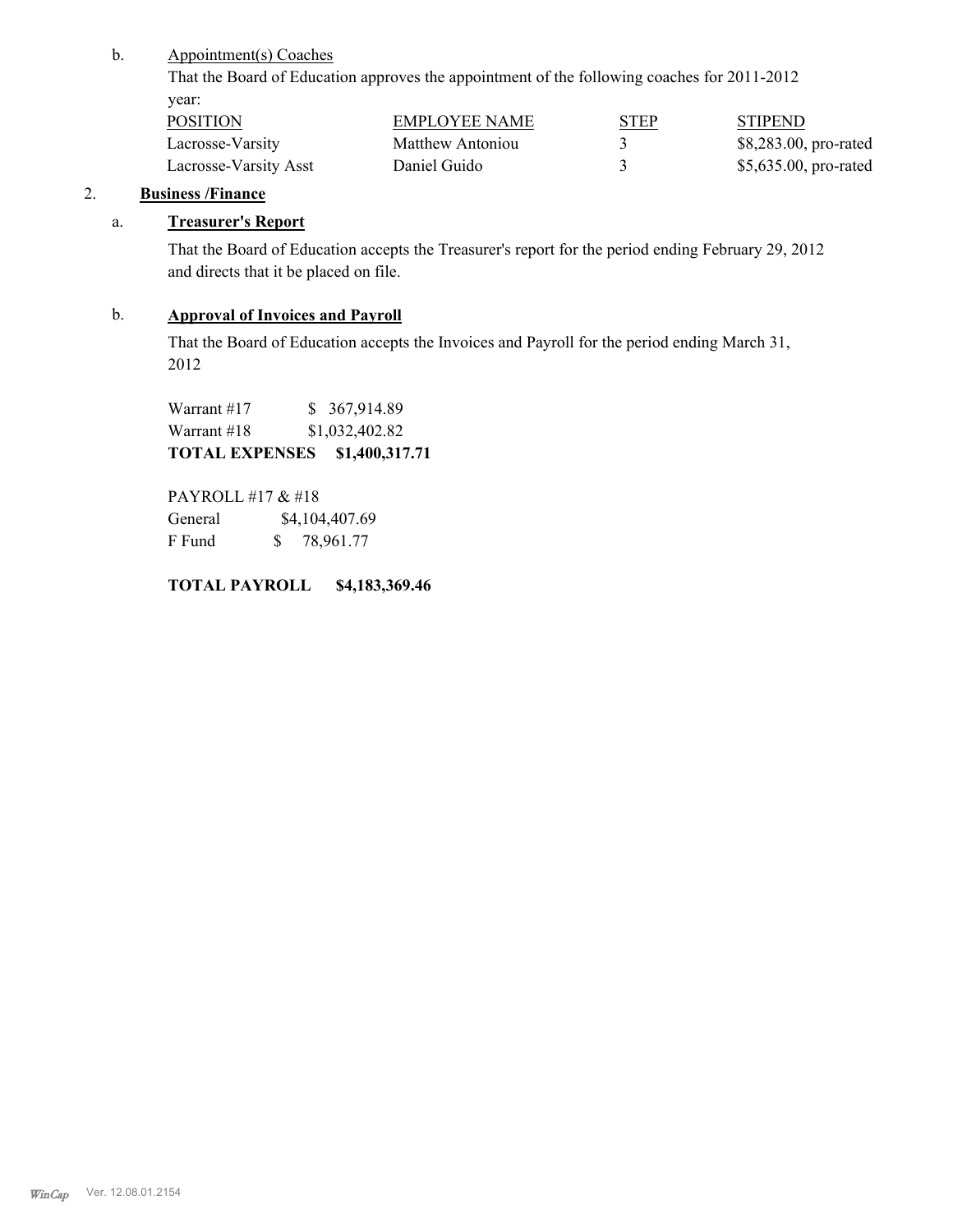#### c. **Budget Appropriation Adjustment**

1. That the Board of Education approves the following budget transfer for \$50,000.00 from Tax Interest account 9760700007399 to Attorney Fees account 1420447000199, to cover costs related to Special Education Legal fees for the 2011- 2012 fiscal year.

### **Walk On Agenda Item:**

**RESOLUTION # 73 - BE IT RESOLVED** that the Board of Education hereby approves the extension of the current license agreement between the Mineola Union Free School District and Harbor Day Care Center, Inc. for the period June 25, 2012 ending August 31, 2012.

**Motion:** John McGrath **Second:** William Hornberger

Discussion: Ms. Napolitano asked the Superintendent to clarify this item. The Superintendent stated that currently, we have a license agreement with Harbor Day Care for an after school program. This is an extension of that agreement for the summer. No further discussion.

| Yes: | Terence Hale         | No: | None |
|------|----------------------|-----|------|
|      | Irene Parrino        |     |      |
|      | John McGrath         |     |      |
|      | William Hornberger   |     |      |
|      | Christine Napolitano |     |      |

**Passed:** Yes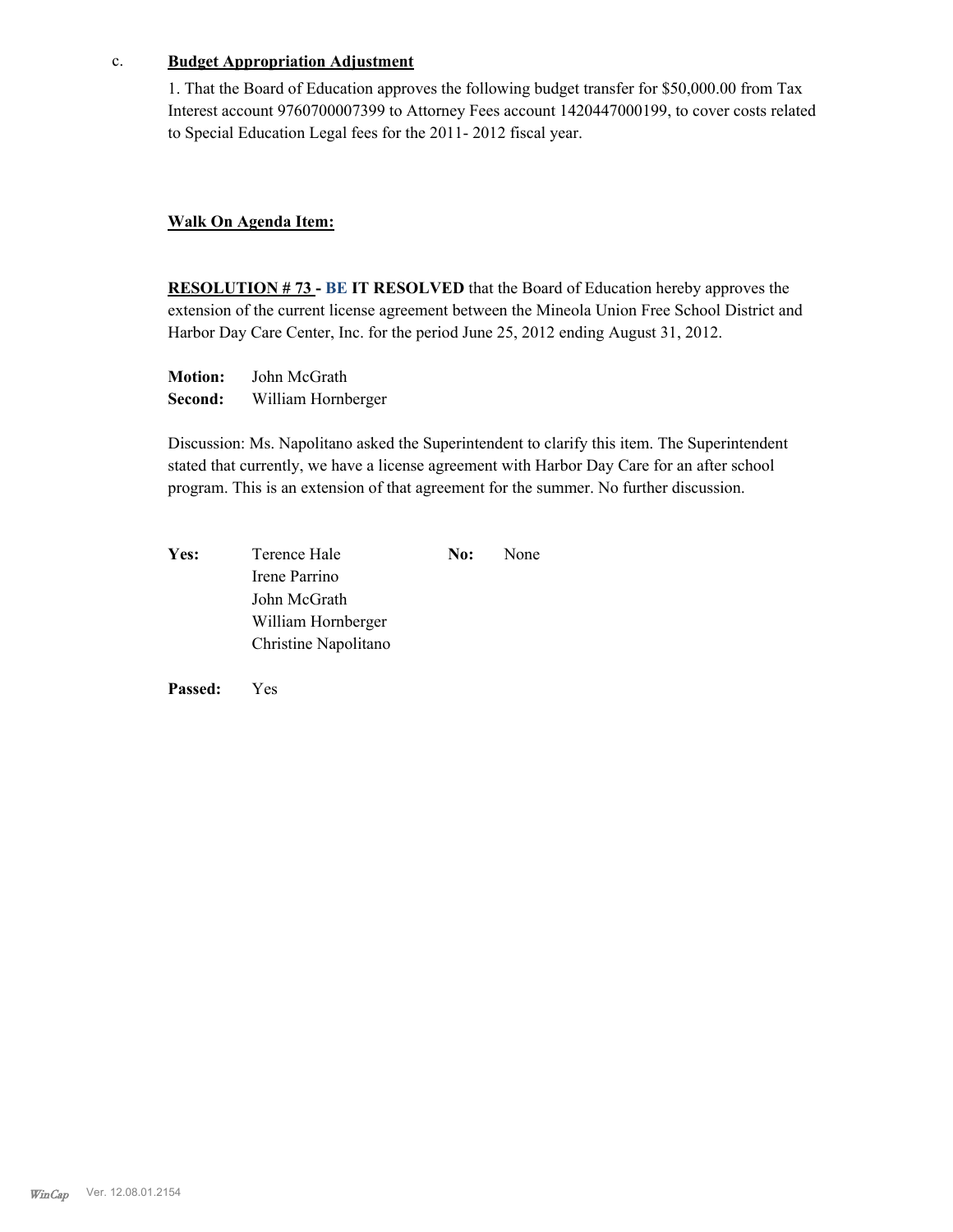### **J. Superintendent's Report**

The Superintendent stated that tonight is the official Budget Hearing and he added that the 2012/13 line by line Budget and Educational Plan can be found on the district website. The Superintendent stated that levy to levy there is a 1.93% increase; it is a misnomer that there is a 2% cap. The state aide for the district went down slightly. The Superintendent reviewed the presentation from April 17th and this presentation can be seen on the district website. The Superintendent highlighted a few items from the budget. Next year, there will be a Science lab at Jackson Avenue and in the middle school grades 5 and 6, will cycle through science lab. The language program will be expanded in the upcoming year. The Superintendent stated that the budget includes a \$600,000 transfer to Capital for the Meadow library and the Jackson bus loop. This allows the district to set aside the money if it is needed and the money can be returned to fund balance if not used. The budget maintains a 4% fund balance. He stated that Phase I and II of the High School Art room project will happen simultaneously. The Superintendent stated that at this point in time, the location of where UPK will be held is still undecided.

The Board asked the Board if there were any questions or Comments regarding the Budget. Ms. Napolitano asked how many years is the Nextel Lease? The Superintendent stated that it is a 15 year lease and we are in year 7 or 8. Mr. Hornberger stated that he had seen a ranking of 115 current proposed budgets increases and tax levies, with #1 being the highest and #115 being the lowest. He stated that Mineola is ranked #109 for the Budget and #98 for the tax levy. Mr. Hornberger stated that Mineola is at the low end of both on Long Island. He added that he appreciates all of the work being done and thanked everyone involved. But, Mr. Hornberger stated that there is more work to be done on the employee contracts.

Ms. Napolitano allowed for comments/questions from the public. Mr. Otto, a resident, stated that he had children the Mineola Schools years ago. He thanked he Board for the Outreach communication, and added that the district was not always like this. He stated that he likes how the district is moving forward and it is very important that they continue to keep the community informed. Mr. Otto stated that on May 15th, he will be voting for the budget and he stated that he is in favor of the early childhood programs. The next speaker was Mrs. Kowalczek, a parent, who stated that she had not been able to attend a previous meeting when recess was discussed. She read a letter that she prepared emphasizing the importance of recess and how children benefit both socially and cognitively from a recess time. The Superintendent addressed the concerns presented. He stated that recess is not being eliminated and that recess will be three days per week. The reason for this change is not standardized test but the district is trying to fit everything into the day: art, music, physical education, language and library. He stated that we are not trying to punish the children. The parent stated that she feels that recess is a necessary part of the child's day. The last speaker, a resident, suggested when the district is replacing buses, they should look into getting buses with doors on the opposite side to address the problems at Jackson Avenue.

The Superintendent stated that he had a few other items to mention. He stated that the Strategic Planning Committee has completed the survey for families to give their opinions of the district. The survey will be released on 5/7 and there will be a press release tomorrow. The Superintendent stated that the survey will be sent via e-mail, if the district has an address, and there will also be a link on the website. He added that this survey can be sent to any group with a listserv. The survey can be completed through 5/21. The Superintendent stated that the survey cannot be replicated in print, as it would lose its effectiveness. It is an anonymous survey and the feedback goes to a company to be compiled. The district will know if families complete the survey and it is informational. The Superintendent stated that Ms. Parrino and Ms. Napolitano are both on the committee.

The Superintendent stated that on Tuesday, the state released a 98 page document on the APPR. This document stated that the entire process must be negotiated; it was put out on 5/1 and it states that the